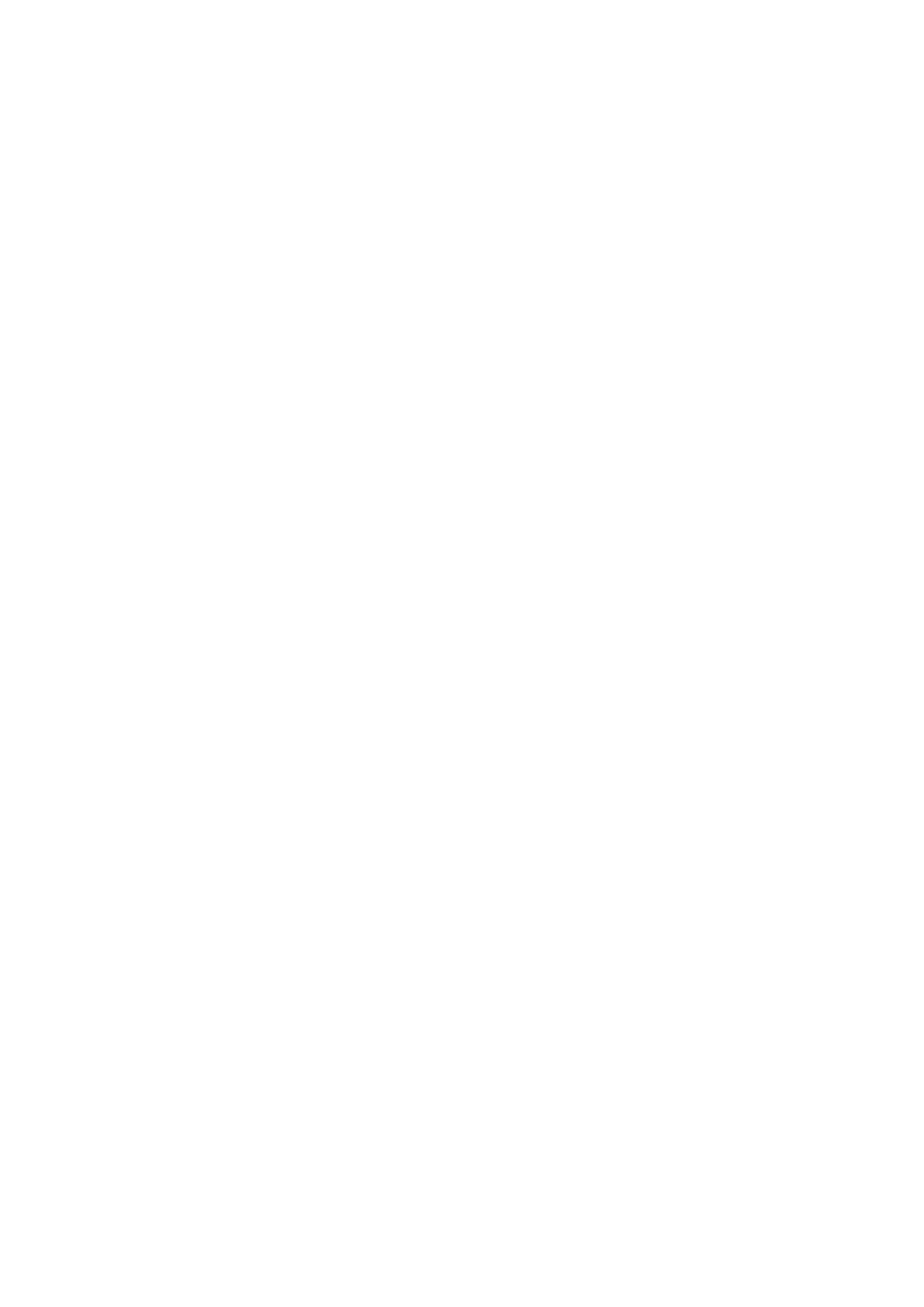# **ASSEMBLY**

- 1. Press new seal into bearing end of body with lip facing away from bearing bore. **(12)**
- 2. Press shaft into bearing supporting inner race of bearing. **(20)**
- 3. Fit bearing retaining ring onto shaft. **(23)**
- 4. Position slinger in body drain area. Grease seal area of shaft. Push bearing and shaft into body by pressing on outer race of bearing. **(11)**
- 5. Fit eld coil to adaptor using 3 screws. Check that center bore of eld coil ts over boss on the adaptor. **(15, 16)**
- 6. Wipe pump shaft to remove any particles and check location of key. **(20, 21)**
- 7. Slide pulley assembly onto shaft, lining up with key and secure with retaining bolt. **(17, 18, 19, 20, 21)**
- 8. Fit lip seal into body with lip facing into impeller bore. **(6)**
- 9. Fit wear-plate. **(5)**
- 10. Coat cam screw thread, top side and back of cam, with non-setting jointing compound and t into body, securing with the cam screw. **(8, 9)**
- 11. Lightly grease impeller bore and t impeller. **(4)**
- 12. Fit end cover and gasket and secure with screws. **(1, 2, 3)**

| <b>KEY</b>     | <b>DESCRIPTION</b> | <b>QTY</b>     | <b>KEY</b> | <b>DESCRIPTION</b> | <b>QTY</b> |
|----------------|--------------------|----------------|------------|--------------------|------------|
|                | End cover screw    | 6              | 13         | Not applicable     |            |
| 2              | End cover          | 1              | 14         | Not applicable     |            |
| 3              | Gasket             | 1              | 15         | Field coil         |            |
| $\overline{4}$ | Impeller           | 1              | 16         | <b>Bolt</b>        | 3          |
| 5              | Wear plate         | 1              | 17         | Pulley             | 1          |
| 6              | Lip seal           | 1              | 18         | Screw              |            |
| $\overline{7}$ | Body               | 1              | 19         | Washer             | 1          |
| 8              | Cam                | 1              | 20         | Shaft              | 1          |
| 9              | Cam screw          | 1              | 21         | Shaft key          |            |
| 10             | Pipe plug          | $\overline{2}$ | 22         | Bearing            | 1          |
| 11             | Slinger            | 1              | 23         | Retaining ring     | 1          |
| 12             | Inner bearing seal |                | 24         |                    |            |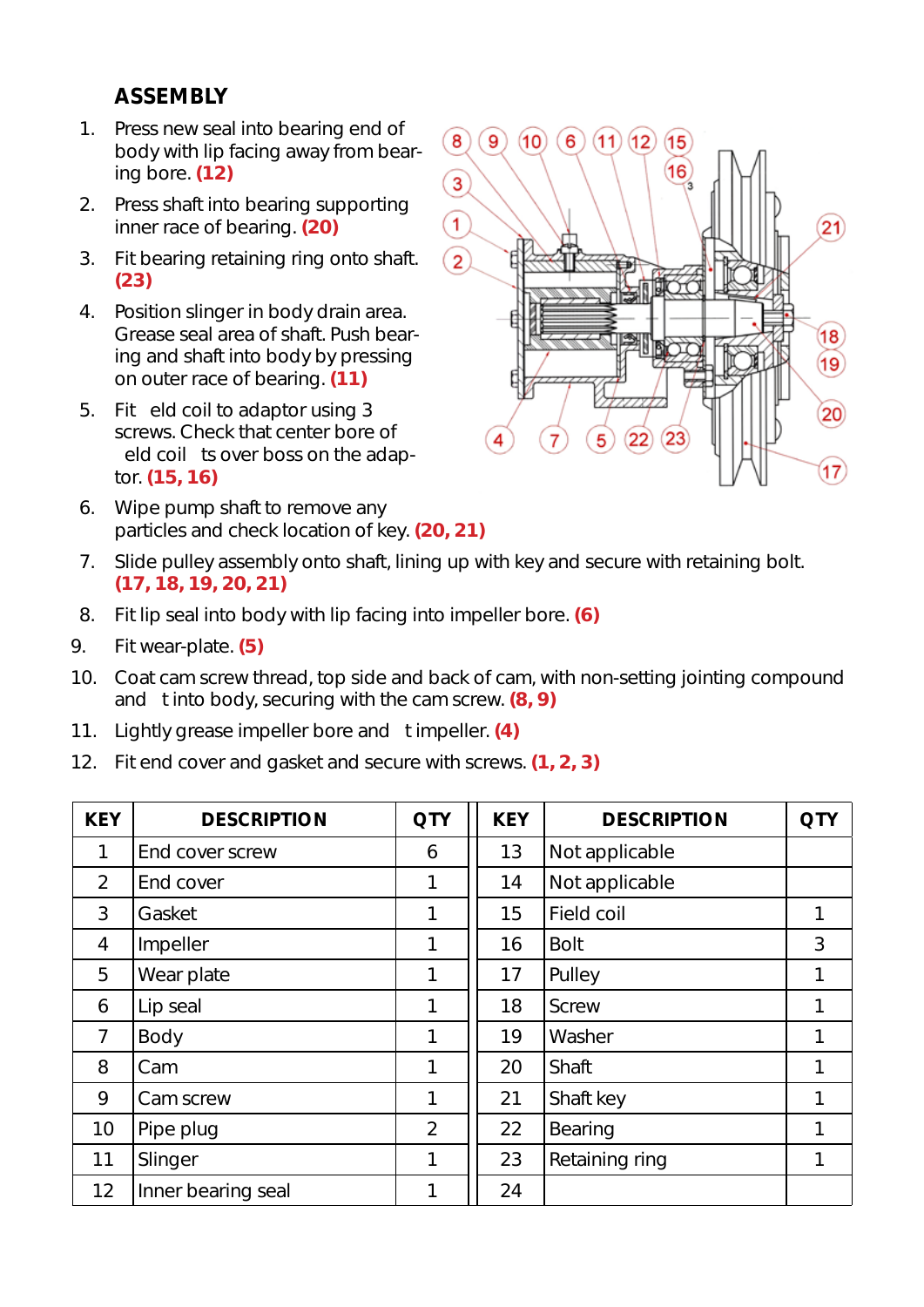

# For Pumps and Parts<br>go to PumpVendor.com **STANDARD PRODUCT RANGE**

## ELECTROMAGNETIC CLUTCH PUMPS - DESIGN FEATURES



## 50080 SERIES & 50200 SERIES

| Body              | Bronze                                            |
|-------------------|---------------------------------------------------|
| Impeller          | Jabsco neoprene or nitrile compound               |
| <b>Shaft Seal</b> | Lip type (50200 Series Mechanical Carbon/Ceramic) |
| <b>Bearing</b>    | Ball                                              |
| Shaft             | Stainless steel 316 S31 to BS970                  |
| Wearplate         | Replaceable                                       |
| Pulley            | Anodised Aluminium                                |
| Ports             | 1" BSP (50200 Series 11/2" BSP) to BS21 (DIN2999) |
| Weight            | 5 kg (50200 Series 9.5 kg)                        |







### **50220 SERIES**

| Body              | Bronze                                              |
|-------------------|-----------------------------------------------------|
| Impeller          | Jabsco neoprene or nitrile compound                 |
| <b>Shaft Seal</b> | Mechanical carbon ceramic                           |
| <b>Bearing</b>    | Ball                                                |
| Shaft             | Stainless steel 316 to BS970                        |
| Wearplate         | Replaceable                                         |
| Pulley            | Anodised Aluminium                                  |
|                   | Bearing Housing Cast iron painted protective primer |
| Ports             | $1^{1}/2$ " Flange                                  |
| Weight            | 11.2 kg                                             |

## **50270 SERIES**

| Body       | <b>Bronze</b>                                       |
|------------|-----------------------------------------------------|
| Impeller   | Jabsco neoprene or nitrile compound                 |
| Shaft Seal | Mechanical carbon ceramic                           |
| Bearing    | Ball                                                |
| Shaft      | Stainless steel 316 to BS970                        |
| Wearplate  | Replaceable                                         |
| Pulley     | Painted cast iron                                   |
|            | Bearing Housing Cast iron painted protective primer |
| Ports      | 2" BSP to BS21 (DIN2999) Available with 2" Flange   |
| Weight     | 12.2 kg                                             |
|            |                                                     |

### **29870 SERIES**

 $\epsilon$ 

| Body              | Bronze                                              |
|-------------------|-----------------------------------------------------|
| Impeller          | Jabsco neoprene                                     |
| <b>Shaft Seal</b> | Mechanical carbon ceramic                           |
| <b>Bearing</b>    | Ball                                                |
| Shaft             | Stainless steel 316 to BS970                        |
| Wearplate         | Replaceable                                         |
| Pulley            | Painted cast iron                                   |
|                   | Bearing Housing Cast iron painted protective primer |
| Ports             | 2'/z" BSP to BS21 (DIN2999) and Flange              |
| Other             | Can be purchased without the Clutch                 |
| Weight            | 18 kg                                               |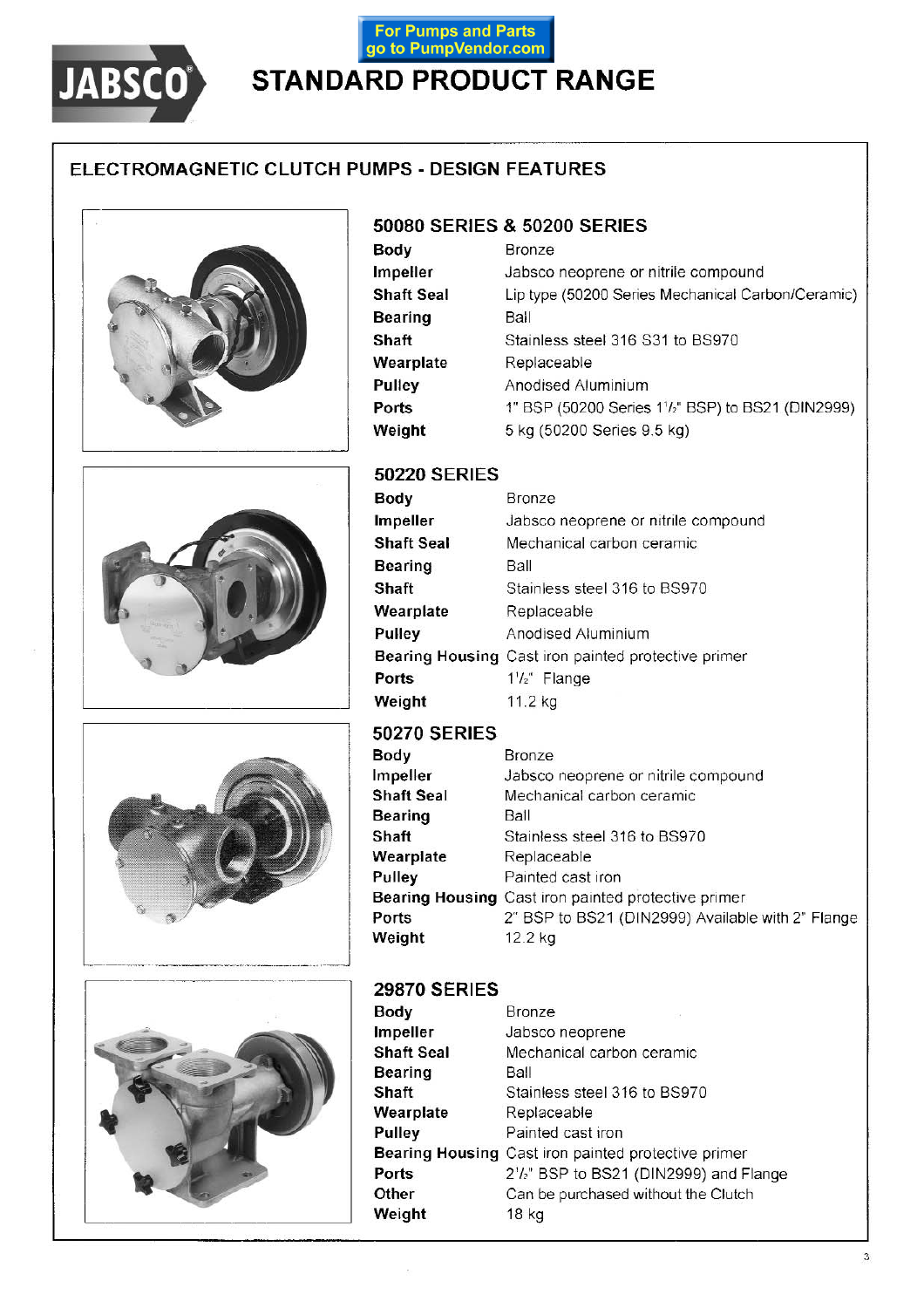

**SIZE 080** 



| Total<br>manometric<br>head | 500 rpm        | 750 rpm       | 1000 rpm | 1500 rpm | 2000 rpm |
|-----------------------------|----------------|---------------|----------|----------|----------|
|                             | 180 watt       | 180 watt      | 250 watt | 550 watt | 750 watt |
| m/H20                       | L/m            | L/m           | L/m      | L/m      | L/m      |
| 3                           | 26.5           | 40            | 53       | 80       | 120.5    |
| 5                           | 24.5           | 37.5          | 57       | 78       | 118      |
| 9                           | 21             | 34.5          | 47.5     | 74       | 113.5    |
| 12                          | 16.5           | 29            | 42.5     | 68       | 107      |
| 15                          |                | 23            | 36       | 61       | 99       |
| 18                          |                |               | 29       | 52.5     | 89.5     |
| 21                          |                |               |          | 42       | 78       |
| 24                          |                |               |          |          | 64.5     |
| Suction Bore                | 25mm           | 25mm          | 25mm     | 25mm     | 32mm     |
| Temp OC                     | Metres         | <b>Metres</b> | Metres   | Metres   | Metres   |
| 20                          | 7.2            | 6.9           | 6.2      | 4.1      | 0.5      |
| 30                          | $\overline{7}$ | 6.7           | 6        | 3.9      | 0.3      |
| 40                          | 6.6            | 5.3           | 5.6      | 3.5      |          |
| 50                          | 6              | 5.7           | 5        | 2.9      |          |

Performance Note Power (watt) figures shown are minimum

recommended at pumpshaft.

Maximum recommended suction head in mH<sub>2</sub>0 at water temperature  $20^{\circ}$ C



Performance Note Power (watt) figures shown are minimum recommended at pumpshaft.

| Total<br>manometric<br>head | 500 rpm    | 1000 rpm  | 1500 rpm  | 2000 rpm |
|-----------------------------|------------|-----------|-----------|----------|
| 250 watt                    | 750 watt   | 1100 watt | 1800 watt |          |
| m/H20                       | L/m        | L/m       | L/m       | L/m      |
| 3                           | 64.5       | 130       | 195       | 261      |
| 5                           | 60.5       | 126       | 191       | 256      |
| 9                           | 54         | 118.5     | 183.5     | 248      |
| 12                          | 45         | 109       | 173       | 236.5    |
| 15                          | 33.5       | 96.5      | 159       | 222      |
| 18                          |            | 81        | 142.5     | 204      |
| 21                          |            | 63        | 123       | 183      |
| 24                          |            |           | 100       | 159      |
| Suction Bore                | 40mm       | 40mm      | 40mm      | 40mm     |
| Temp 0C                     | Metres     | Metres    | Metres    | Metres   |
| 20                          | 7          | 5.8       | 3.6       |          |
| 30                          | 6.8<br>5.6 |           | 3.4       | 0.9      |
| 40                          | 6.4<br>5.2 |           | 3         | 0.5      |
| 50                          | 5.8        | 4.6       | 2.4       |          |

Maximum recommended suction head in mH<sub>2</sub>O at water temperature 20°C

Pump Selection Tables and Graphs show approximate performance for new pumps with neoprene impeller pumping water (specific gravity 1.00) at 20°C, but note that performance can be affected if water temperature and suction head are higher than shown in above table. If in doubt consult your local Jabsco distributor or factory for application assistance.

\*Minimum nominal recommended bore. Note: Suction Head = Vertical Suction Height + Pipe Losses.

 $\overline{4}$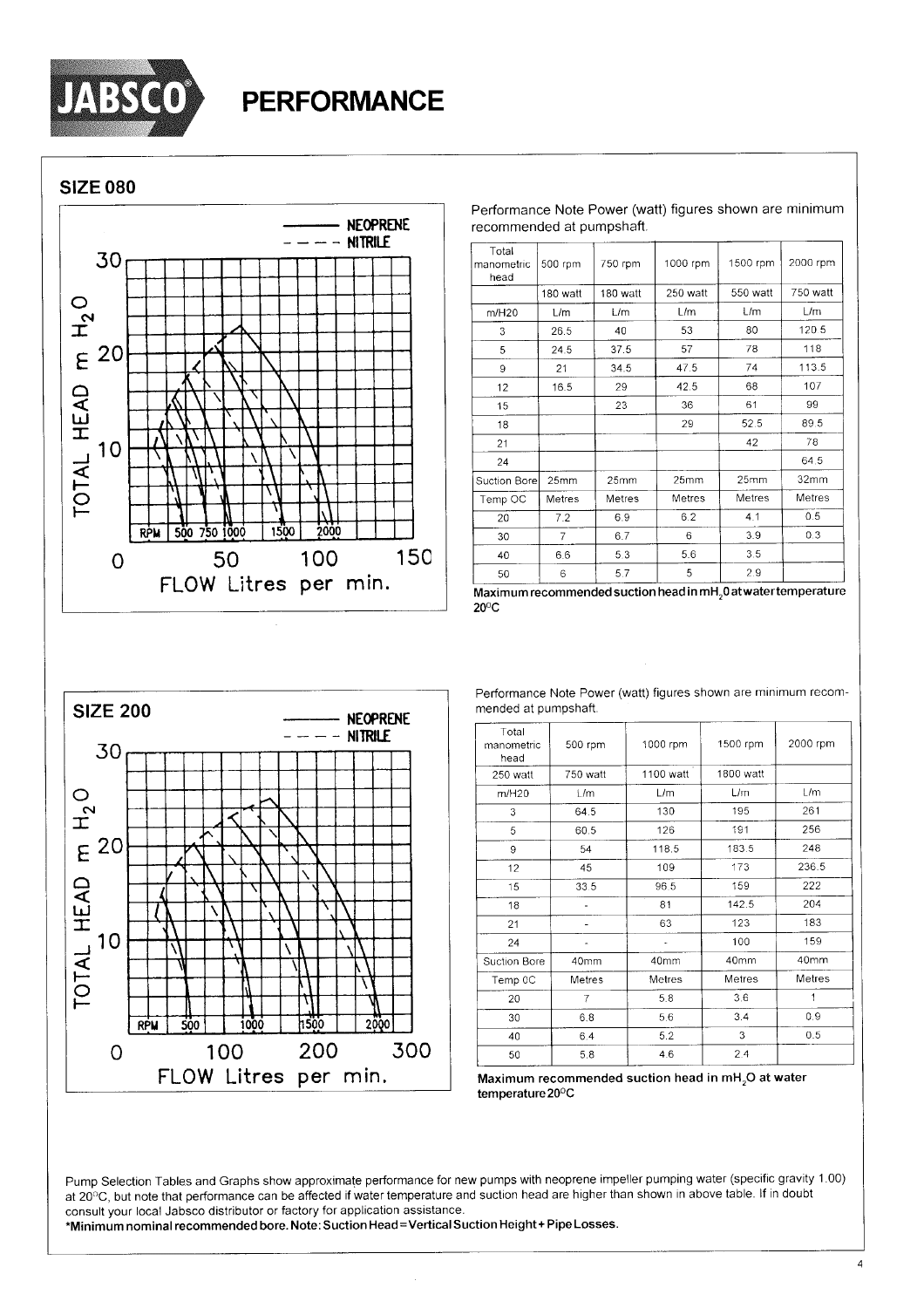

# 50080/50200 SERIES

## **EXPLODED VIEW**



### **50080 SERIES**

| KEY            | <b>DESCRIPTION</b>                       | QTY            | PART No         |
|----------------|------------------------------------------|----------------|-----------------|
| 1              | Endcover Screw*                          | 6              | X3001-147F      |
| $\overline{2}$ | Endcover                                 | 1              | 3993            |
| 3              | Gasket*                                  | 1              | 890             |
| 4              | Neoprene Impeller* or Nitrile Impeller** | 1              | 17937-0001/0003 |
| 5              | Wearplate                                | 1              | 4156            |
| 6              | Lip Seal (not shown)*                    | 1              | SP2700-1027     |
| $\overline{7}$ | Body                                     | 1              | 50084-2000      |
| 8              | Cam                                      | $\overline{1}$ | 934             |
| 9              | Cam Screw                                | 1              | SP1004-09       |
| 10             | Pipe Plug                                | $\overline{2}$ | SP2650-07       |
| 11             | Slinger                                  | 1              | 3180            |
| 12             | Inner Bearing Seal                       | 1              | SP2700-48       |
| 13             | (Not Applicable)                         |                |                 |
| 14             | (Not Applicable)                         |                |                 |
| 15             | Field Coil (12v model)                   | 1              | SP2300-0063FC   |
|                | Field Coil (24v model)                   | 1              | SP2300-0064FC   |
| 16             | Bolt                                     | 3              | X3001-176F      |
| 17             | Pulley (2A)                              | 1              | SP2300-0061RA   |
|                | Pulley (1B)                              | 1              | SP2300-0063RA   |
| 18             | Screw                                    | 1              | Supplied with   |
| 19             | Washer                                   | 1              | clutch          |
| 20             | Shaft                                    | 1              | 50087-0000      |
| 21             | Key                                      | 1              | SP1401-10       |
| 22             | Bearing                                  | 1              | SP2600-06       |
| 23             | Retaining Ring                           | 1              | SP1700-247      |

**50200 SERIES** 

| <b>KEY</b>     | <b>DESCRIPTION</b>                       | QTY            | PART No             |
|----------------|------------------------------------------|----------------|---------------------|
| 1              | Endcover Screw*                          | 5              | X3001-176F          |
| $\overline{a}$ | Endcover                                 | 1              | 9336                |
| 3              | Gasket*                                  | 1              | 816                 |
| $\overline{4}$ | Neoprene Impeller* or Nitrile Impeller** | $\mathbf{1}$   | 17935-0001/836-0003 |
| 5              | Wearplate                                | 1              | 2574                |
| 6              | Seal Assembly*                           | 1              | 21849               |
| 7              | Body                                     | $\overline{1}$ | 50204-2000          |
| 8              | Cam                                      | 1              | 834                 |
| 9              | Cam Screw                                | 1              | SP1005-04           |
| 10             | Pipe Plug                                | $\overline{2}$ | SP2650-07           |
| 11             | Slinger                                  | 1              | 3181                |
| 12             | Inner Bearing Seal                       | 1              | SP2700-50           |
| 13             | Clutch Adaptor                           | 1              | 52201-1000          |
| 14             | <b>Bolts</b>                             | 3              | X3001-180F          |
| 15             | Field Coil (12v model)                   | 1              | SP2300-0063FC       |
|                | Field Coil (24v model)                   | 1              | SP2300-0064FC       |
| 16             | Bolt                                     | 3              | X3001-174F          |
| 17             | Pulley (2A)                              | 1              | SP2300-0061RA       |
|                | Pulley (1B)                              | $\overline{1}$ | SP2300-0063RA       |
| 18             | Screw                                    | 1              | Supplied with       |
| 19             | Washer                                   | 1              | clutch              |
| 20             | Shaft                                    | 1              | 50207-0000          |
| 21             | Key                                      | 1              | SP1401-10           |
| 22             | Bearing                                  | 1              | SP2600-04           |
| 23             | Retaining ring                           | 1              | SP1700-245          |

Service Kit SK406-0001 contains parts marked\*

Service Kit SK406-0003 contains parts marked\* plus \*\* in place of 17937-0001

Refer to Operating Instructions on page 17.

Service Kit SK407-0011 contains parts marked\*<br>Service Kit SK407-0003 contains parts marked\* plus \*\* in place of 17935-0001

 $\overline{1}$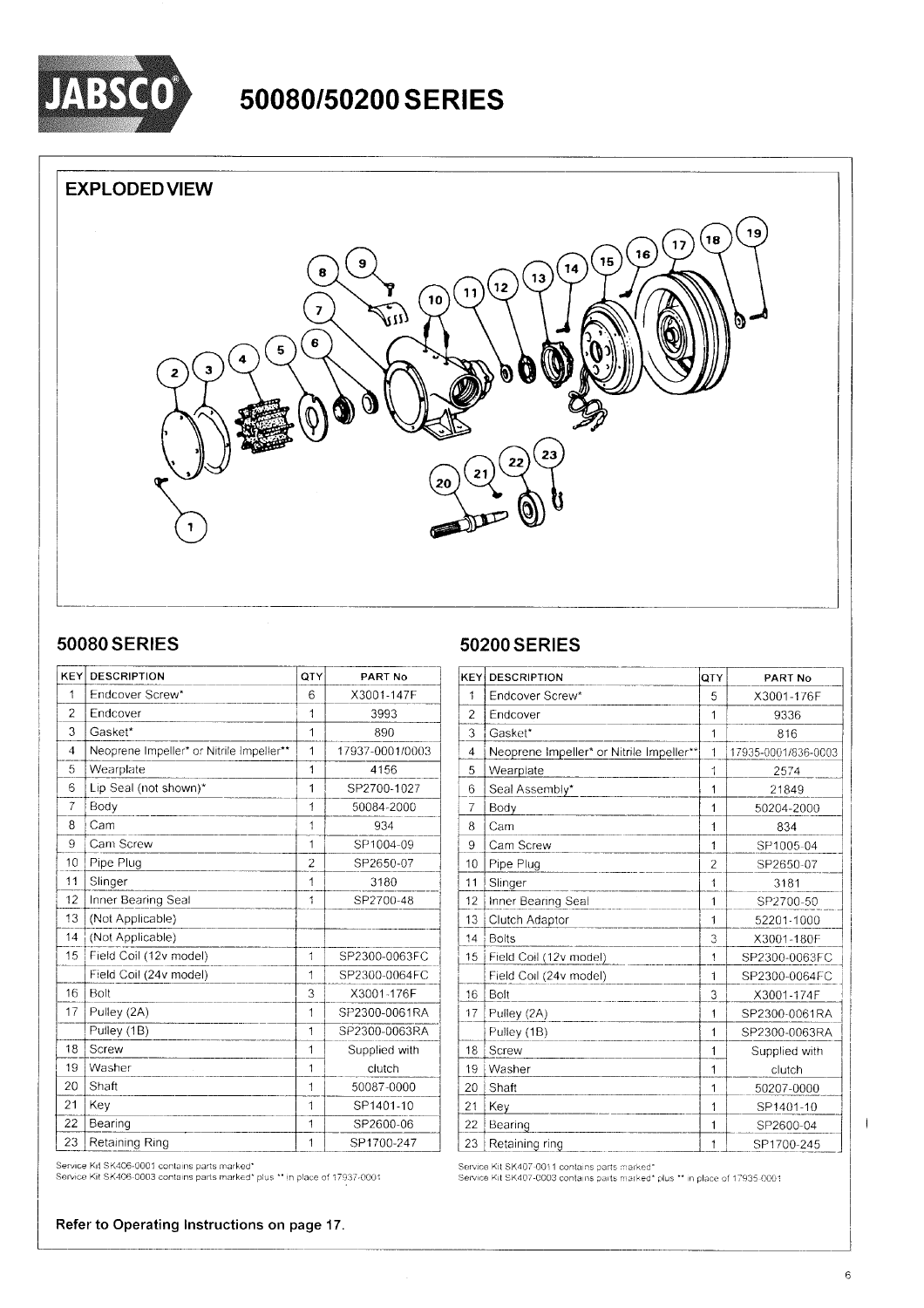

# 50080/50200 SERIES

#### Inspectall parts for wear or damage and replace if necessary.

#### **50080 SERIES**

#### **DIS-ASSEMBLY**

- 1. Remove end cover screws, end cover and gasket.
- 2. Remove impeller.
- 3. Loosen cam screw and remove cam.
- 4. Remove wearplate.
- 5. Remove lip seal from body.
- Remove bolt from end of shaft. Screw 5/8 UNC bolt into 6. the hub of the pulley assembly in order to draw the pulley from the pump shaft.
- 7. Remove the 3 screws holding the field coil onto the housing adaptor.
- 8. Remove field coil
- 9. Remove fixing bolts and rear housing adaptor from body.
- 10. Press shaft on impeller drive end to remove shaft and bearing from pump
- 11. Remove bearing retaining ring from shaft.
- 12. Press shaft out of bearing supporting bearing inner race.
- 13. Remove inner bearing seal if it needs replacing.

#### **ASSEMBLY**

- 1. Press new seal into bearing end of body with lip facing away from bearing bore.
- 2. Press shaft into bearing supporting inner race of bearing. Fit bearing retaining ring onto shaft.
- 3 Position slinger in body drain area. Grease seal area of shaft. Push bearing and shaft into body by pressing on outer race of bearing.
- 4. Fit housing adaptor to pump with 3 bolts.
- 5. Fit field coil to adaptor using 3 screws. Check that centre bore of field coil fits over boss on the adaptor.
- Wipe pump shaft to remove any particles and check 6. location of key.
- 7. Slide pulley assembly onto shaft, lining up with key and secure with retaining bolt.
- 8. Fit lip seal into body with lip facing into impeller bore.
- 9. Fit wearplate.
- 10. Coat cam screw thread, top side and back of cam, with non setting jointing compound and fit into body, securing with the cam screw
- 11. Lightly grease impeller bore and fit impeller.
- 12. Fit end cover and gasket and secure with screws.

#### **50200 SERIES DIS-ASSEMBLY**

- 1. Remove end cover screws, end cover and gasket.
- 2. Remove impeller.
- 3. Loosen cam screw and remove cam.
- 4. Remove wearplate.
- 5. Remove seal assembly from shaft and from body.
- 6. Remove bolt from end of shaft. Screw 5/8 UNC bolt into the hub of the pulley assembly in order to draw the pulley from the pump shaft.
- 7. Remove the 3 screws holding the field coil onto the housing adaptor.
- 8. Remove field coil.
- 9. Remove fixing bolts and rear housing adaptor from body.
- 10. Press shaft on impeller drive end to remove shaft and bearing from pump.
- 11. Remove bearing retaining ring from shaft.
- 12. Press shaft out of bearing supporting bearing inner race.
- 13. Remove inner bearing seal if it needs replacing.

#### **ASSEMBLY**

- 1. Press new seal into bearing end of body with lip facing away from bearing bore.
- 2. Press shaft into bearing supporting inner race of bearing. Fit bearing retaining ring onto shaft.
- 3. Position slinger in body drain area. Grease seal area of shaft. Push bearing and shaft into body by pressing on outer race of bearing.
- 4. Fit housing adaptor to pump with 3 bolts.
- 5. Fit field coil to adaptor using 3 screws. Check that centre bore of field coil fits over boss on the adaptor.
- 6. Wipe pump shaft to remove any particles and check location of key.
- 7. Slide pulley assembly onto shaft, lining up with key and secure with retaining bolt.
- 8. Take new seal seat (cup rubber and seal seat), lightly grease the outside edge of cup rubber and press into cavity in pump body with ceramic facing towards impeller bore. Slide mechanical seal sub assembly over shaft until it engages against ceramic face of stationary seal.
- 9. Fit wearplate.
- 10. Coat cam screw threads, top side and back of cam, with non setting jointing compound and fit into body securing with the cam screw.
- 11. Lightly grease impeller bore and fit impeller.
- 12. Fit end over and gasket and secure with screws.

Refer to Operating Instructions on page 17.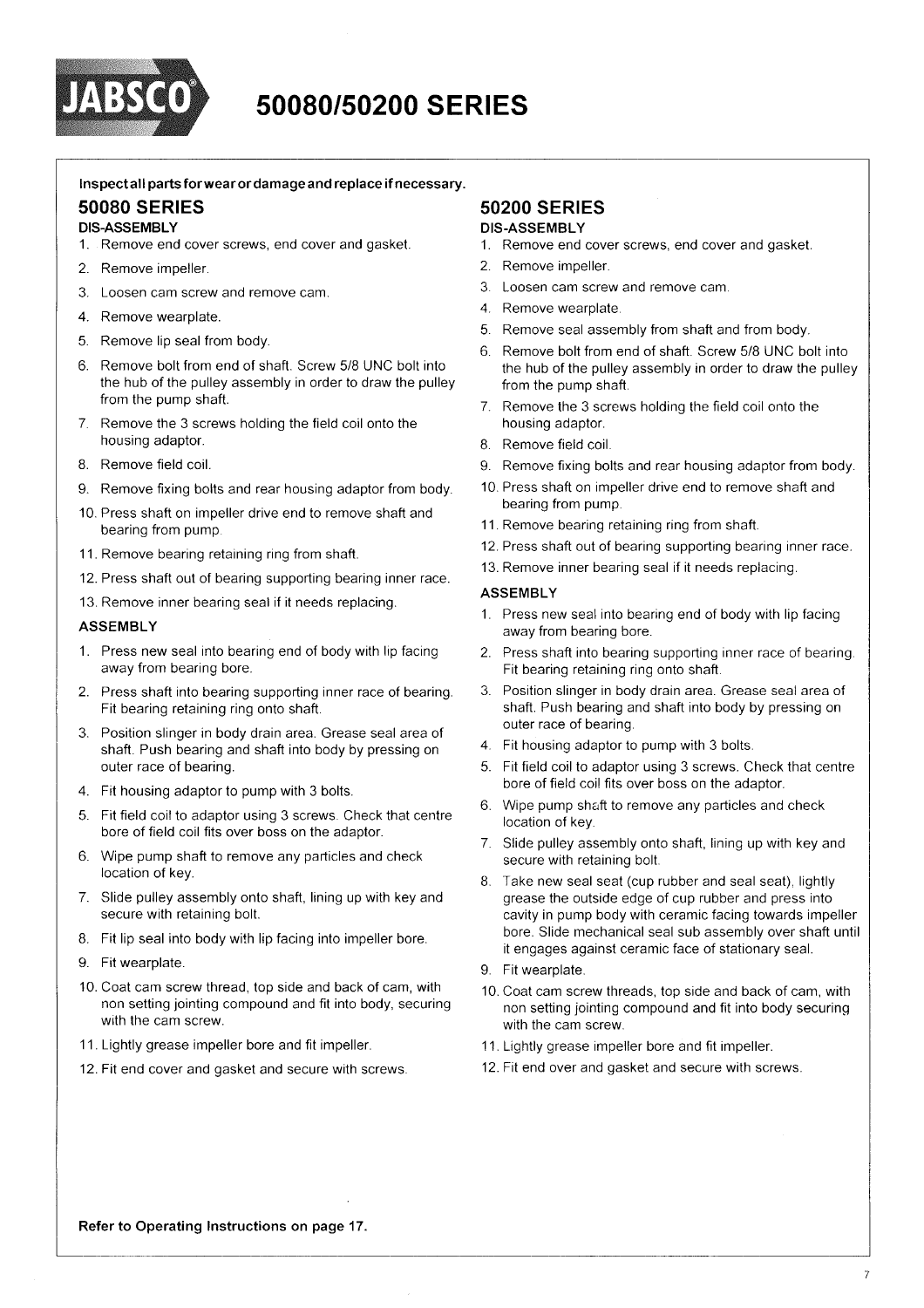

# **INSTALLATION DETAILS**



 $\frac{a}{b}$  acquon  $\frac{a}{b}$ 

玥

æ

 $rac{2A}{5ECDOM}$ 

264

 $15.8$ 

 $\frac{8}{2}$  $172$ 

 $152.4$ 

18  $\frac{1}{2}$ 

 $\begin{array}{|l|l|}\n\hline\n\text{PORT APPING (TP)} \\
\hline\n4-HOLES 3/8" - 16 UNC 2B\n\end{array}$ <br>
EQUALLY SPACED ON

Ł

182

 $\overline{9}$  $\overline{1}$ 

ä

ã

 $\tilde{\mathbf{z}}$ 

HOLES #10.3

تشقق

é

VZ, 871 SECTION PULLEY

 $\overline{\mathbb{d}}$ 

ЗЕСТОМ РУЦІ

鬥

ิช

 $8.15$ 

 $\overline{S}$ .  $\overline{S}$ 

 $\overline{a}$ ,  $\overline{a}$ 

 $\frac{1}{5}$ 

70.6

40.4

**I-HOLES #10.3** 

தி